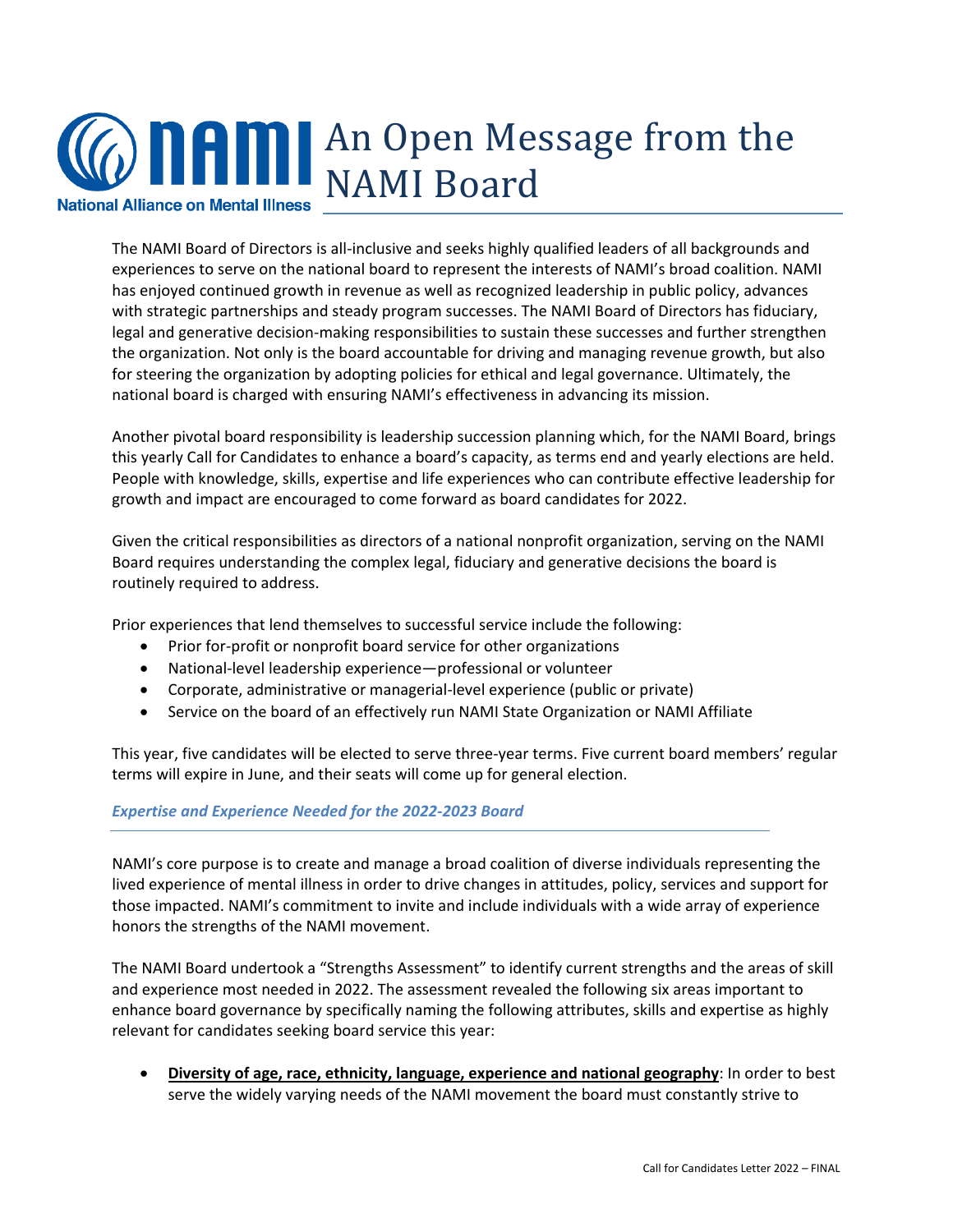reflect the diversity of those impacted by mental illness. The NAMI Board specifically seeks people of color as well as people living in states/regions currently under-represented. All other domains of diversity are also welcomed and encouraged. Please review the profiles of the board members continuing into 2022-2023 at [www.nami.org/board](https://www.nami.org/board) and consider nominating a person you know who would bring diversity, experience and skills currently lacking or underrepresented on the national board.

- **Knowledge of the philanthropic community and track record with donor cultivation**: NAMI relies on strong relationships with the philanthropic community in order to continue to grow the movement and deliver on the mission. Board members play an instrumental role as ambassadors and partners in identifying opportunities, engaging new supporters and cultivating valuable connections.
- **Experience with a variety of revenue models and financial oversight and management**: Given the increasing size and complexity of the organization's budget, the board must be laser-focused on long-term financial sustainability in service of bringing the NAMI mission to individuals, families and communities everywhere. Individuals with professional experience in financial management, accounting, banking, trusts and/or investments are needed to help enhance the expertise of the board in 2022.
- **Human capital management**: Individuals with professional experience in human resources and personnel development & management can offer valuable insight to leadership of this rapidly growing and developing organization.
- **Legal and risk management**: NAMI's alliance model includes interdependencies between the national office and state & local affiliates on a wide variety of topics. Board members with expertise in legal and risk management professions are needed to advise NAMI leadership on evolving issues related to programs, policies and infrastructure.
- **Criminal Justice**: Individuals with professional and/or lived experience in the criminal justice system (federal, state or local) are sought to provide insight as NAMI implements this important component of its strategic plan.

The NAMI Board is asking that each candidate respond in writing specifically about his/her/their knowledge, experience and expertise in these highly desired areas.

## *NAMI Board Service Commitment*

NAMI Board service is an honor and a privilege. For those who earn the opportunity, NAMI Board service must be a top volunteer priority. NAMI Board members must commit to do the following:

- Understand and protect the fiduciary health of the organization
- Understand and adhere to the legal and fiduciary responsibilities of a nonprofit board
- Serve a three-year term, with the opportunity to serve a second term if reelected
- Attend quarterly meetings of two or more days in duration, as well as the meetings that occur during the NAMI National Convention. (Note that due to COVID-19, meetings are currently being conducted virtually via videoconference; however, at some point meetings will occur at NAMI headquarters in Arlington, VA.)
	- o Attend the NAMI National Convention where board members serve as event ambassadors to the membership and others who attend
- Dedicate time weekly to NAMI Board service, which may include the following:
	- o Service on two or three standing committees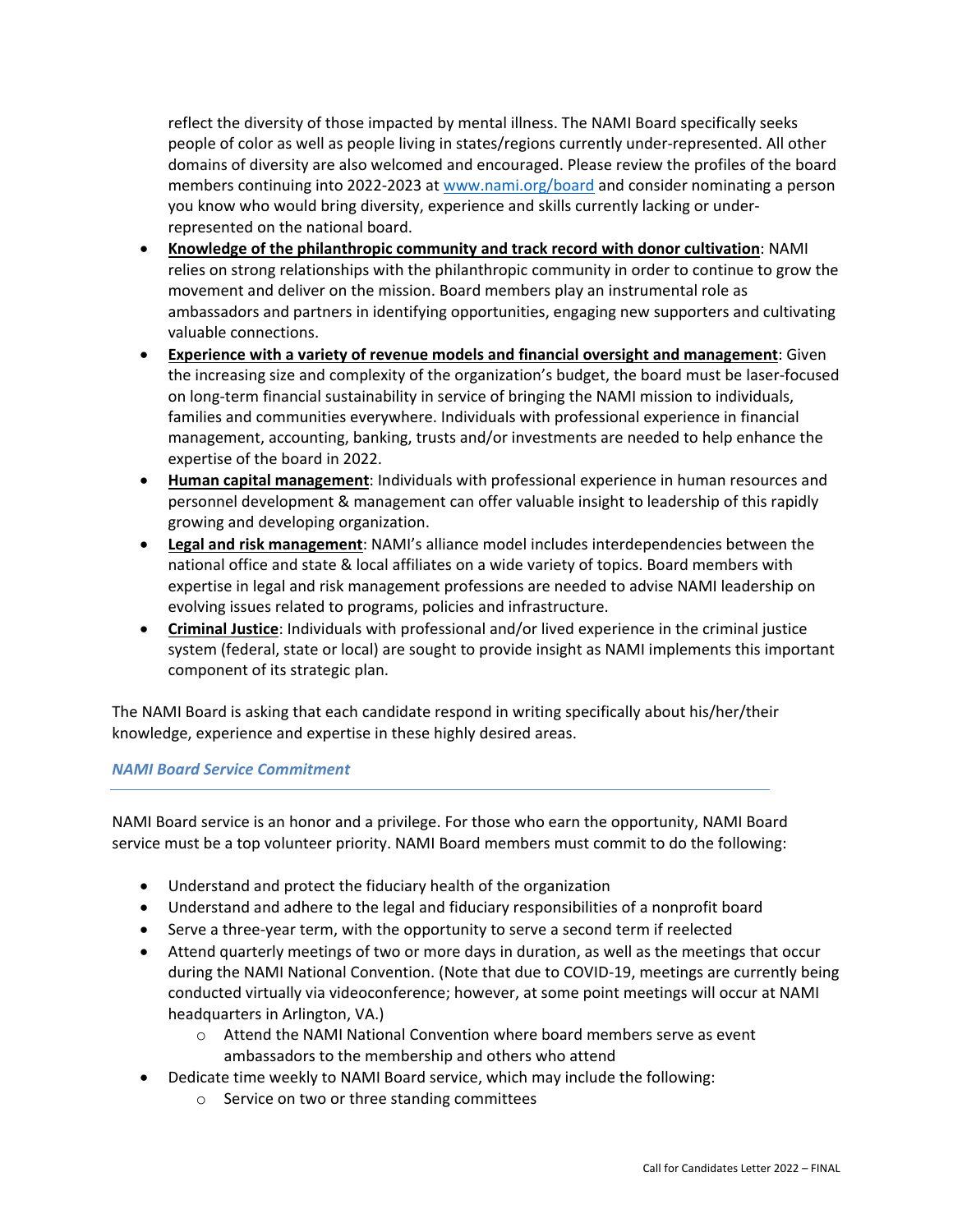- o Conference calls
- o Service on other work groups as needed
- o Travel for board and other meetings
- Make what the individual believes to be a significant financial contribution to NAMI, on an annual basis.

The NAMI Bylaws require that a minimum of 75% of the board comprise persons who have or have had mental illness, or parents or their relatives, including civil and domestic partners. To ensure compliance with this requirement, all candidates are asked to identify if they have had a lived experience of mental illness, or are a family member. Because all currently seated board members for the 2021-2022 term do self-identify under this definition, nominations of those who do not have lived experience as an individual or as a family member are welcomed to this 2022 election cycle.

## *Specifics for NAMI Elections 2022*

In 2018, the NAMI Board changed the annual elections process to ensure sound and fair election practices and to encourage individuals who are highly qualified to come forward for board service.

- **Verification of Degrees and Certifications:** All degrees and professional certifications that a candidate wishes to include in his/her/their profile for presentation to the voting membership will be subject to verification. Any information that cannot be externally validated will not be included in the candidate's profile.
- **NAMI Membership:** Candidates are required to be members of NAMI at the time their nomination is submitted. If you have any questions about your membership status, please email [memberservices@nami.org.](mailto:memberservices@nami.org) To become a member through the national website, go to [www.nami.org/membership.](http://www.nami.org/membership)
- **Criminal Background Checks:** Candidates will be submitted to a criminal background check. However, data forthcoming from a criminal background check will not disqualify an individual from board service. Results of the background check **will remain confidential** and will not be included in the candidate's profile. For more details, please refer to "Election Information 2022" at [www.nami.org/2022Elections.](http://www.nami.org/2022Elections)
- **Nominator and Candidate Paper Submissions:** Paperwork required for nominators and for candidates requires nominators and candidates to disclose potential conflicts of interest and to verify (as nominators) or to agree to uphold (as candidates) the ethics and confidentiality policies. These declarations historically have been part of board expectations and continue to be longstanding agreements that all board members sign as they are seated on the board.
- **Candidates' Declarations and Board Needs in 2022:** All credentialed voters (as designated by state and affiliate leadership) will receive the 2022 Voting Packets which will include each candidate's declarations regarding his/her/their experience or expertise. From the candidates' materials, credentialed voters will learn the strengths and expertise of each candidate. Credentialed voters are asked to carefully consider each candidate's qualifications and to thoughtfully select the five candidates who, in the assessment of the voter, have the greatest potential to contribute the skills and expertise that most effectively complement the existing strengths and expertise of board members whose terms continue into the 2022-2023 board year.